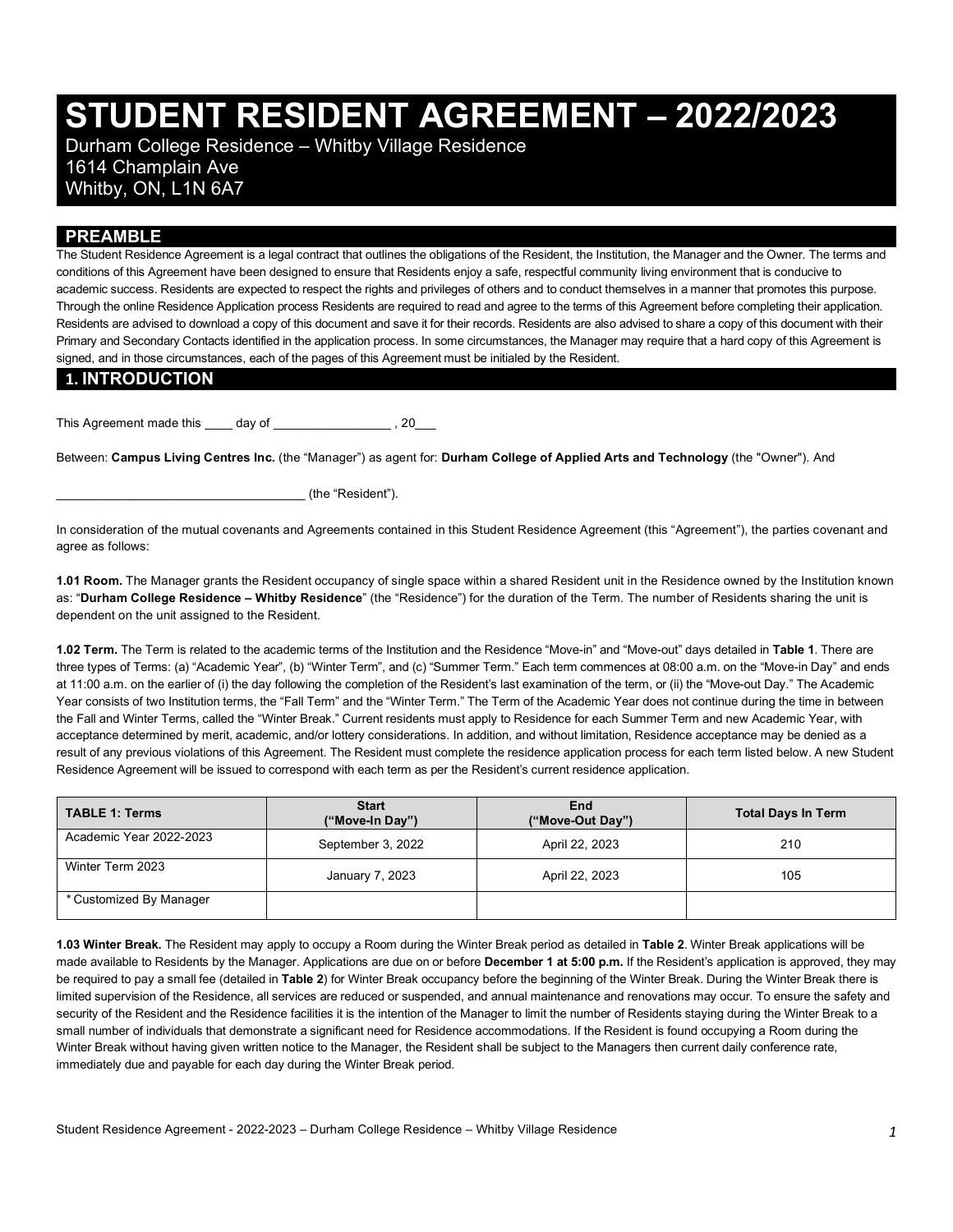| <b>TABLE 2: Winter Break</b> | Start             | End             | <b>Winter Break Fee</b> |
|------------------------------|-------------------|-----------------|-------------------------|
| Academic Year 2022 - 2023    | December 17, 2022 | January 7, 2023 | No Fee                  |

 **1.04 Acknowledgement of Services and Responsibility of the Manager.** The Resident acknowledges that neither the Manager nor the Institution stands in loco parentis with respect to the Resident. The Residence provides living accommodations for independent students who are to be responsible and accountable for their personal needs and their interactions with their fellow residents as opposed to residential care. The Manager is responsible for the maintenance and operation of the residence. The Manager, in consultation with the Institution, may from time to time, in its sole and unfettered discretion, establish and/or amend policies, protocols and guidelines to uphold and ensure compliance with the standards set forth by the Manager, all of which will constitute part of the Residence Community Living Standards or Institution Code of Conduct, as appropriate. The Resident hereby acknowledges and agrees that they are solely responsible for their compliance with / review of such policies, protocols and guidelines (as may be created, amended, revised or restated by the Manager) found at:<www.durhamresidence.ca>.

 **1.05 Pre-Conditions to Occupancy.** The Resident may not occupy a Room, unless (i) the Resident is currently enrolled and maintaining status as a full-time student in good standing at the Institution; (ii) this Agreement is executed by all parties; (iii) all Residence Fees then due and payable are paid in full as stated **in section 2.03**; (iv) the Manager has designated a Room for the Resident and (v) the Resident meets any additional conditions to occupancy established by the Institution, including any vaccination conditions .

 **1.06 Force Majeure.** Notwithstanding anything in this Agreement, if either the Manager or the Institution is bona fide delayed or hindered in or prevented from the performance of any term, covenant or act required under this Agreement (including, without limitation, delivery of occupancy of the Room) by reason of strikes, labour troubles; inability to procure materials or services; power failure; restrictive governmental laws or regulations; riots; insurrection; sabotage; rebellion; disease; epidemic; public health or safety concerns; war; act of God or other reasons whether of a like nature or not, which is not the fault of the Manager or the Institution which is delayed or hindered in or prevented from performing work or doing acts required under the terms of this Agreement, then the performance of that term, covenant or act is excused for the period of the delay and the party delayed will be entitled to perform that term, covenant or act within the appropriate time period of the expiration of the period of the delay. The Resident hereby confirms their understanding that the Manager, in consultation with the Institution, may, in its sole and unfettered discretion, make such amendments to or policies, protocols and guidelines to alter the then in force Residence Community Living Standards or Institution Code of Conduct to address the cause(s) or effect(s) of such delay or delays.

 **1.07 No Assignment.** This Agreement and the rights and privileges granted to the Resident under it are not assignable by the Resident and the Resident may not sublet the Room. The Resident may not permit the use of the Room by any other person, other than a person designated by the Manager. The Room or Residence services/facilities including the mailbox, telephone, internet or data connection may not be used for any business use.

 **1.08 Scope.** The terms of this Agreement apply to all Residents, for the entire duration of their stay, regardless if the dates of residency are outside of those listed in tables 1 or 2.

#### **2. RESIDENCE FEES**

 **2.01 Payment of Fees.** All amounts payable by the Resident under this Agreement are payable to **"Durham College Residence".** All amounts payable under this Agreement may be paid by cash, certified cheque, bank draft, money order, debit, or online as designated by the Manager.

 **2.02 Application Fee.** Prior to the Resident's first payment of Residence Fees, the Resident must pay a non-refundable Application Fee (the "Application Fee"). The Application Fee applies to all new residents and the amount of the Application Fee is detailed in **Table 3**.

 **2.03 Residence Fees.** The Resident must pay the "Residence Fees" in accordance with the Rates and Payment Schedules detailed in Table 4 for the right to occupy a Room during the Term. Tables 2, 3 and 4 also detail additional Fees that the Resident is subject to, including the cost of Extended Terms. If a hard copy of this Agreement is required by the Manager, the Resident is required to select one of the payment schedule options, by initialing their desired option.

# **TABLE 3: Fees & Payments**  1. The Application Fee for new residents who apply for the Academic Year Term 2022-2023, or Winter Term 2023 is **\$100.00.**

2. Academic Year 2022-2023 Payment Schedule Option (b) includes a non-refundable **\$150.00** administration fee.

 **- - Academic Year 2022 2023 Payment Schedule** 

 (a) **\$8,250.00 payable on or before July 1, 2022, at 5:00 p.m. or** 

 (b) **\$8,400.00** payable as to **\$2,100.00** on or before **July 1, 2022** at **5:00 p.m.** and as to **\$3,150.00** on or before **October 14, 2022** at **5:00 p.m.** and as to **\$3,150.00** on or before **January 20, 2023** at **5:00 p.m.**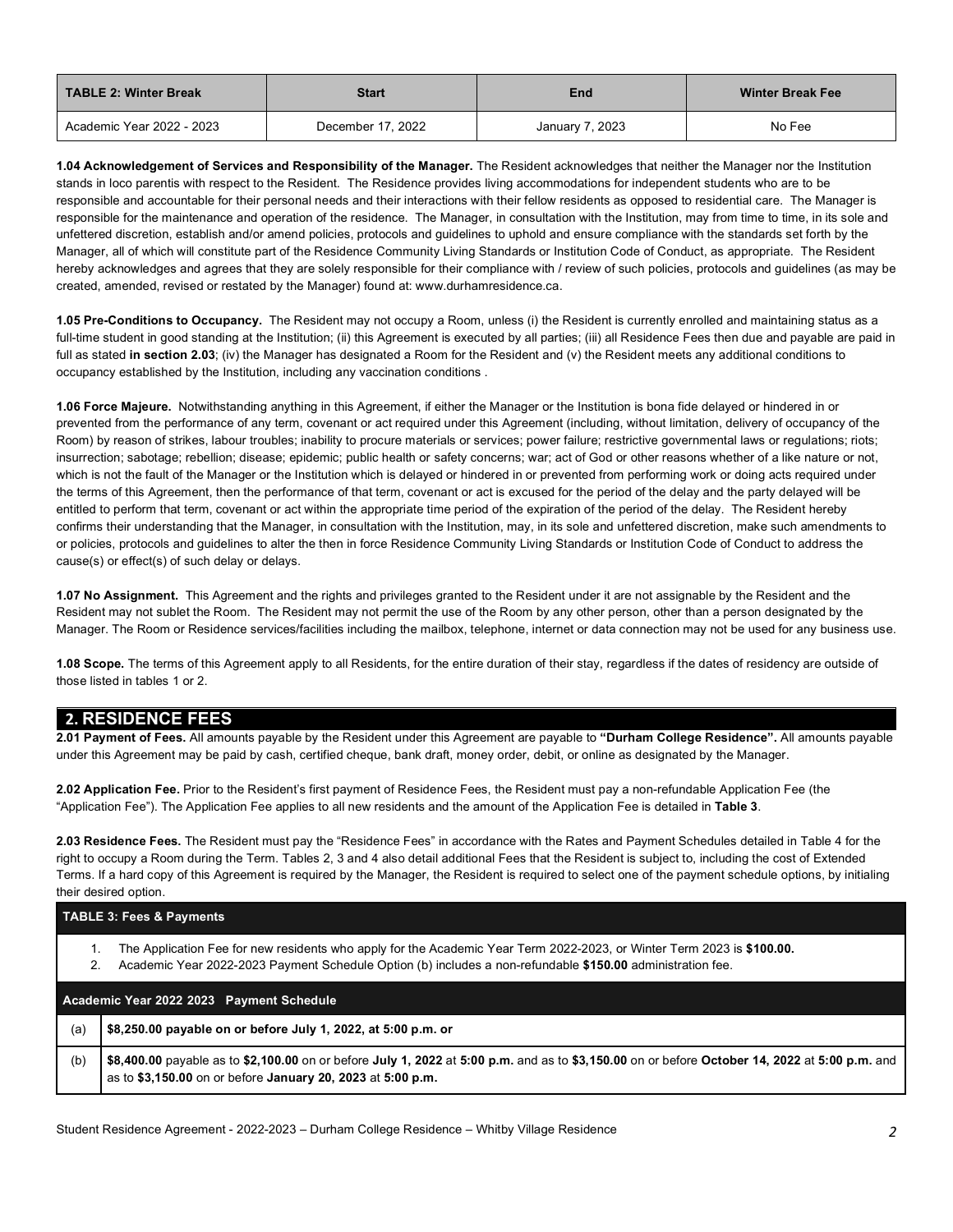| Customized By Manager 2022 2023 Academic Year Payment Schedule        |                                                                                                                                                                                                                                     |  |  |  |  |  |  |  |  |
|-----------------------------------------------------------------------|-------------------------------------------------------------------------------------------------------------------------------------------------------------------------------------------------------------------------------------|--|--|--|--|--|--|--|--|
| (a)                                                                   | $\frac{1}{2}$ $\frac{1}{2}$ at 5:00 p.m. or                                                                                                                                                                                         |  |  |  |  |  |  |  |  |
| (b)                                                                   | <b>5</b> And the set of the set of the set of the set of the set of the set of the set of the set of the set of the set of the set of the set of the set of the set of the set of the set of the set of the set of the set of the s |  |  |  |  |  |  |  |  |
| Winter Term 2023 Payment Schedule                                     |                                                                                                                                                                                                                                     |  |  |  |  |  |  |  |  |
| (a)<br>\$4,125.00 payable on or before December 1, 2022, at 5:00 p.m. |                                                                                                                                                                                                                                     |  |  |  |  |  |  |  |  |
|                                                                       |                                                                                                                                                                                                                                     |  |  |  |  |  |  |  |  |
| (a)                                                                   | \$ ______________, payable on or before ________________________, 20 ____ at 5:00 p.m. or                                                                                                                                           |  |  |  |  |  |  |  |  |
| (b)                                                                   | \$ payable as to \$ on or before , 20 at 5:00 p.m. and as to \$ on or before<br>$(20 \t at 5.00 \t p.m.$ and as to \$ on or before $(20 \t at 5.00 \t p.m.$                                                                         |  |  |  |  |  |  |  |  |

 **2.04 Non-Student Rates.** The Residence Fees payable under this Agreement are a special student rate for full-time students of the Institution. If the Resident ceases to be a full-time student of the Institution, and wishes to continue to occupy a Room: (i) the Resident must deliver a written request to the Manager no later than two (2) business days after ceasing to be a full-time student of the Institution, which the Manager may accept or reject in its sole and unfettered discretion, and (ii) if the request is accepted by the Manager, the Resident must pay within two (2) business days of receiving notice of that acceptance (a) any unpaid Residence Fees (whether or not otherwise due) and (b) a supplementary fee equal to the difference between (1) the product of the number of days remaining in the Term as of two (2) business days after the date on which the Resident ceases to be a full-time student of the Institution and the daily conference rate then charged by the Manager for rooms in the Residence, minus (2) the Residence Fees.

 **2.05 Interest.** Any amount payable by the Resident under this Agreement which is not paid may be sent to a third-party collection agency. In lieu of interest charges, the Manager may choose to implement a late payment fee. A \$50.00 fee will be applied to your account for any late deadlines.

 **2.06 No Waiver of Fees.** Nothing in this Agreement, nor any entry or repossession of the Room by the Manager releases the Resident from any liability for the payment in full of all amounts payable under this Agreement for the Term.

#### **3. RESIDENCE PROCEDURES**

 **3.01 Move-In Procedure.** The Resident must follow all move-in times, dates and procedures outlined by the Manager. The Resident will be notified of the date and time that the Resident may move into the Room. If the Resident wishes to move-in prior to the scheduled move-in day, the Resident may do so at the Manager's then posted nightly rate and subject to availability (detailed in **Table 1**). Care is to be exercised in moving-in heavy objects to avoid damage to floor coverings, walls, doors and frames and any other part of the Residence. The Resident shall be responsible to pay forthwith to the Manager the cost of any damage to the Room or the Residence arising from the move-in.

 **3.02 Move-Out Procedure.** Prior to either (i) the expiry of the Term, or (ii) the date on which the Resident is to vacate the Residence (detailed in **Table 1**), the Manager, or designate, can be requested in advance by the Resident to complete a visual inspection of the Room to view the state of cleanliness and repair. If no request to inspect the room is made by the Resident, the inspection will take place once the Resident has vacated the room. In the event the Resident chooses to have the inspection completed prior to vacating the suite, the Manager, or designate, will inspect the room and inform the Resident of potential damage and/or cleaning charges and outline what steps the student may take to mitigate charges. On vacating, all garbage and belongings of the Resident must be removed, and the room must be cleaned to the point of restoring the room to its original condition. Once the Resident has vacated, the Manager, or designate, will complete a documented visual inspection of the Room. In the event deficiencies are found, you may receive an invoice for the cost of cleaning the suite and restoring it to its original state. There is a minimum cleaning charge of **\$25.00** and damage charges will be billed accordingly at the cost of restoring the room to its original condition. Any items left behind by the Resident will be immediately discarded; the Residence shall not be liable to the Resident for any loss of property as a result. As with the "move-in procedures", care must be forthwith for any damage caused on moving out of the Residence. exercised to avoid damage to doors, frames, walls, floor coverings and any other part of the Residence. The Resident is financially responsible to pay

 **3.03 Roommates.** The Resident may be notified prior to move-in the name and contact information of their roommate (and vice-versa). This disclosure is to enable the roommates to get acquainted and to arrange bringing common supplies to the Residence. Roommate changes may be requested for cause at any time. The Manager's first priority is to try to mediate any dispute between roommates. If a roommate change is required roommates may be moved to different Rooms (subject to availability within the Residence and to the Manager discretion), unless another Agreement can be reached amongst all parties involved.

 Student Residence Agreement - 2022-2023 – Durham College Residence – Whitby Village Residence *3*  **3.04 Room Reassignment.** The Manager may in its sole and unfettered discretion, relocate the Resident to another Room upon 48 hours advance written notice. The Resident agrees to comply with the terms of any relocation notice and to remove and relocate the Resident's property to the Room designated in the relocation notice. Residents are required to comply with any de-densifying efforts required on campus due to Covid-19 or other public health or safety emergency, including, but not limited to, the relocation of all or some residential students to alternative housing. Relocation does not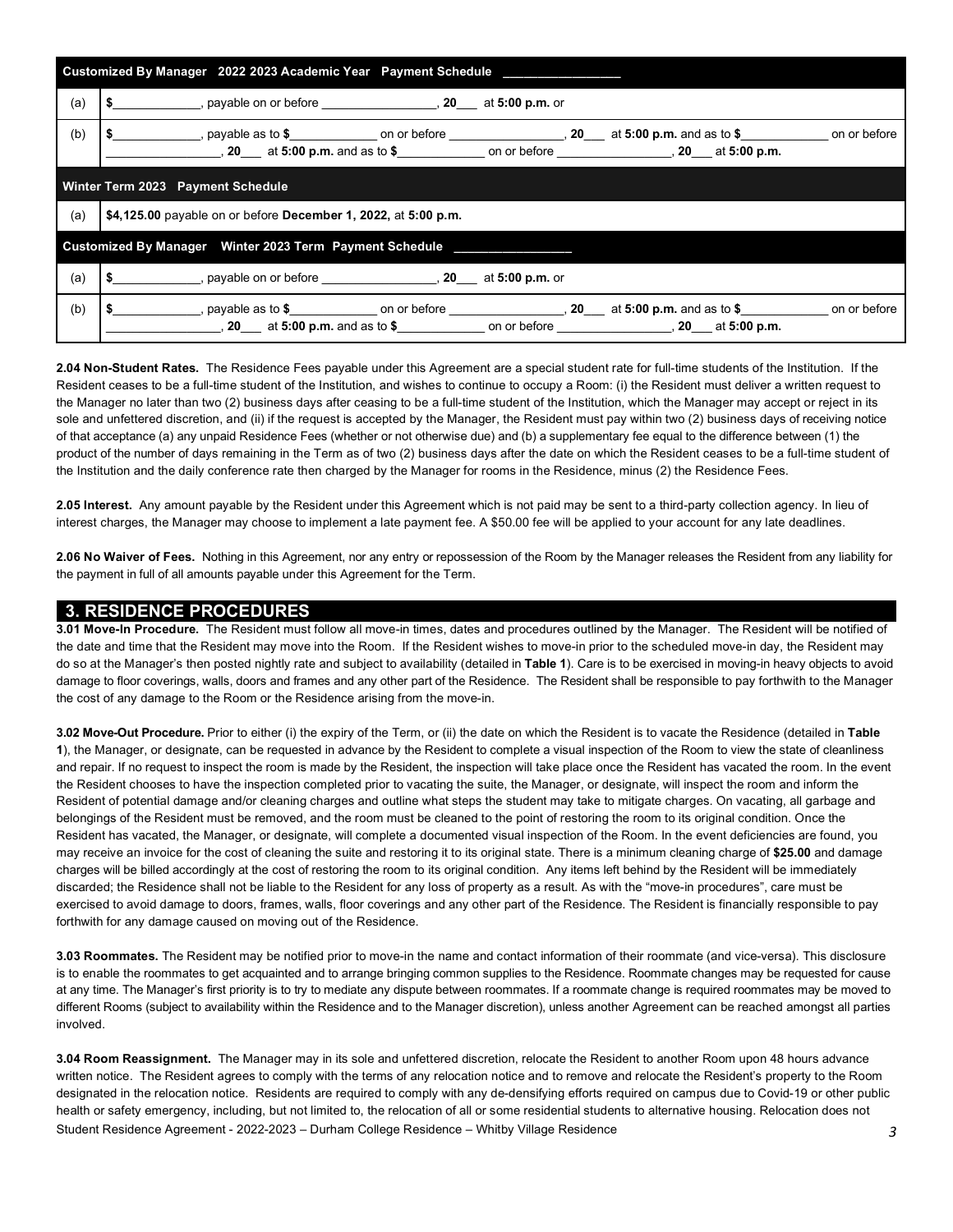constitute a termination of a residential student's housing contract. In the event that the Manager must relocate students as part of a de-densifying strategy due to public health, safety or other concerns for an extended period of time and alternative housing is not available, the Manager may, in its sole and unfettered discretion, pay impacted students fair and reasonable reimbursement (as determined by the Manager) as appropriate and based on information available at that time and in full and final satisfaction of the Manager's and the Institution's obligations hereunder.

 **3.05 Deliveries and Solicitation.** The Manager may control access to the Residence for deliveries. The Manager may allow reasonable access to political candidates or their representatives for the purpose of canvassing for support and delivering pamphlets.

 **3.06 Lost Keys, Lock Outs.** The Resident will be responsible for the cost of replacing lost keys (e.g., room key, mailbox key, etc.) at a cost determined by the Manager, to a maximum of \$20.00 per key. If the Resident is locked out of the Resident's Room, the Resident will pay a fee for letting the Resident into the Room, to a maximum of \$5.00, and will be provided with a temporary key to be returned immediately after use. Failure to return a temporary card in the time allotted will result in a replacement fee to a maximum of \$20.00.

### **4. RESIDENCE FACILITIES, MAINTENANCE AND SERVICES**

 **4.01 Responsibility for Damages.** Within 24 hours of taking possession of the Resident's assigned Room, the Resident must complete a "Room Inspection Report", listing all damage to and deficiencies in the Room and its furnishings, fixtures and equipment. At all times during the Term, the Resident must maintain the Room and its furnishings, fixtures and equipment to the same standard and condition as exists at the time possession of the Room is given to the Resident (or if the Manager repairs any damage or deficiency noted in the Room Inspection Report, to the same standard and condition as exists after repairing that damage or deficiency), subject to typical wear and tear. The Resident and any other person sharing a Room with the Resident are jointly and individually liable for any damage to or deficiency in the Room and its furnishings, fixtures and equipment, other than damage and deficiencies noted in the Room Inspection Report which are not repaired by the Manager. The Resident must give the Manager prompt written notice of any accidents, damage or malfunctions of any kind to the Room or its furnishing, fixtures and equipment. The Resident shall keep a copy of each such notice.

 **4.02 Liability of Resident.** The Resident is liable for any damage to the building structure, fittings, fixtures, finishes, furniture and equipment comprising the Resident's Room, except only if such damage is caused by the proven negligence of the Manager or the Institution. The Resident is liable for any damage to the building structure, fittings, finishes, furniture and equipment beyond the confines of the Resident's Room should the damage arise from the negligence or willful act of the Resident. The Manager and the Institution do not assume any responsibility for personal property that is lost, stolen or damaged from any cause. The Resident is strongly encouraged to obtain insurance to cover the above liabilities. Residence does not purchase such protection for personal property. The Resident must also take positive steps to ensure their safety by locking Room doors, and ensuring that only authorized persons enter their Room, suite and/or the building.

 **4.03 Damages to Common Areas.** Residents are responsible for taking all actions associated with good citizenship, including reporting information about damages and vandalism, and those allegedly responsible for causing the damage. The Resident may be held financially responsible for damage to any part of the Residence (interior/exterior common areas) if the resident, or guest of the Resident is found to be directly or indirectly involved in said damage. Common Areas include and are not limited to; the corridors, lounges, laundry rooms, stairwells, the exterior of Room doors, parking lots and any other public areas of the Residence. All charges for damages to common areas in residence that cannot be traced to those directly responsible will be split equally among the occupants of the building, wing, floor, or section of the residence deemed fair and appropriate by the Manager.

 **4.04 Room Entry.** The Manager subscribes to the principle that Residents are entitled to enjoy a reasonable right to privacy in residence Rooms. However, the Resident acknowledges that the Manager is entitled, without notice and without the Resident being present, to have authorized staff, the Institution's security services, emergency services, or the police enter the Room at reasonable times under the following conditions: (a) to provide repair and maintenance services as detailed in **section 4.05** of this Agreement; (b) to provide housekeeping services as detailed in **section 4.06** of this Agreement; (c) to ensure the safety and security of the Resident and/or when there is reasonable cause to believe an emergency situation has arisen; (d) during the Winter and Summer Break to provide routine maintenance; (e) when there is reasonable cause to believe that terms of this Agreement and/or the Residence Community Living Standards detailed in **section 7.01** and/or the law is being violated. Authorized staff are supplied with a uniform and identification that is visible at all times.

 **4.05 Maintenance by the Manager.** Throughout the Term the Manager will inspect, maintain, repair and replace elements of the Residence in order to keep the Residence in a good condition and state of repair, complying with health, safety and fire standards required by law. This includes, but is not limited to, inspecting and testing fire safety equipment, major appliances, electrical, bathroom fixtures and plumbing.

 **4.06 Housekeeping Service and Cleanliness.** Housekeeping Service will be provided to clean only the kitchenette and washroom areas of the Room on a regularly scheduled basis as posted by the Manager. This Housekeeping Service is not optional. Residents must ensure that all counters and sinks are clear of any dishes, appliances, or any other personal items. As part of the Housekeeping Service, the Room will be inspected. Should the Room be found in an unhygienic state, the Resident(s) will be given 24 hours to return it to a proper state, or it will be cleaned at the discretion of the Manager with a minimum charge of **\$25.00**. The Resident shall, at all times during the Term, keep all parts of the Room clean, including and not limited to; floor coverings, doors, walls, ceilings, kitchenette appliances, counters, cupboards, faucets, sinks, furniture, glass, window frames, and other furnishings. Vacuums, brooms, and mops may be signed out at the front desk, subject to availability.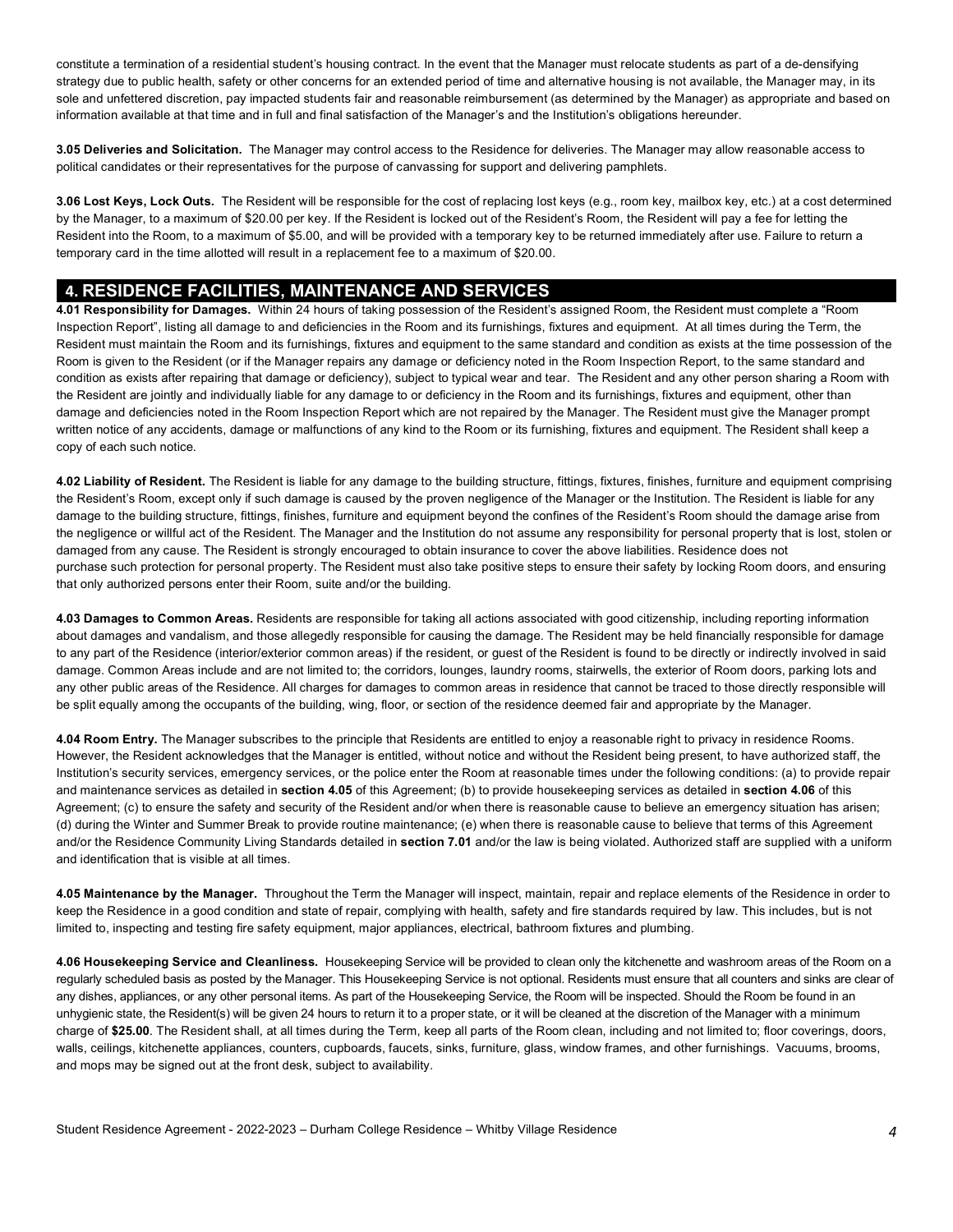**4.07 Limitation on Liability of Manager.** Unless arising as a result of their gross negligence, the Manager and the Institution shall not be liable to the Resident for any loss or damage, however caused to the Resident, the property of the Resident or to the property of the Resident's guest(s) while in the Residence or on the lands on which the Residence is situated. Without limiting the generality of the foregoing, such property includes and is not limited to, personal property of the Resident (including their vehicle(s) and their contents) and damage includes and is not limited to; damage caused by the failure of the plumbing or heating system or any other building system, defects in the structure of the Building, water or snow penetration, exterior weather conditions, damage arising from any cause beyond the control of the Manager or Institution, and any damage or injury arising from the activities of employees, contractors or agents of the Manager and the Institution. The Resident agrees that by executing the Agreement and residing in the Residence, they are acknowledging that they understand and freely assume the risks associated with communal living, including but not limited to risks of potential exposure to physical, mental or emotional harm or injury, communicable diseases and other contagious viruses. Accordingly, the Resident on their own behalf and on behalf of their successors, beneficiaries and next of kin hereby waives their right to demand or make any claim against (and indemnifies, releases and covenants and agrees to hold harmless each of) the Manager, the Institution, their agents, contractors, officers, directors, governors, management, successors, assigns, students and employees from or in relation to any and all damages, physical or other harm, death, liability, claims, expenses or loss due to any cause whatsoever, including negligence, breach of contract, or breach of any statutory or other duty of care (collectively, "Claims") arising under or related to this Student Residence Agreement and the provision of services or accommodation, including but not limited to exposure to communicable diseases and contagious viruses. The Resident further agrees to take all reasonable precautions and follow recommendations by public health authorities to mitigate the spread of communicable diseases while living in the Residence community. Failure to follow the Student Residence Agreement and measures related to said communicable diseases (including but not limited to Covid-19), or failure to follow directions from staff regarding communicable disease related rules or measures may result in standards action up to and including eviction from residence.

 **4.08 Heating of Room.** Throughout the Term the Manager will provide a heating system sufficient to provide a comfortable temperature in the Room and will operate, maintain and repair that heating system. During any period in which the heating system is not functioning to the standards set out above, the Manager will use commercially reasonable efforts, after receiving notice of the deficiency, to have the system repaired and functioning as soon as may be possible in the circumstances. In no event however, is the Manager liable to the Resident for any consequential illness or discomfort and the Manager shall not be deemed to be in default of its obligations under this Agreement, so long as it is using commercially reasonable efforts to have the system repaired.

 **4.09 Prohibited Items.** No other refrigeration items are to be brought into the Room. In order for appliances to be used in the Residence, they must bear a visible serial number and a CSA or UL identification tag. Irons, toaster ovens, coffee makers, electric kettles protected by automatic "shut off" may be used. Appliances found in rooms that do not bear a CSA or UL identification tag will be removed by the Manager at the Resident's expense, without liability to the Manager for spoilage or damage to the appliance removed. The following are prohibited: open coil hot plates, deep fryers, indoor barbecues, fondues and the like; pets; candles, incense, lava lamps, halogen lamps, large musical instruments or noise producing devices such as subwoofers and PA systems, illegal substances, alcohol and illegal drug paraphernalia, single serving glass alcohol containers (i.e. beer bottles, coolers, etc.), novelty glass liquor bottles, and large common source containers (i.e. kegs, 60oz containers); weapons, replica weapons, or any device that is designed for (or could be used for) the purpose to intimidate, threaten, harm, or kill.

 **4.10 Cable Television, Telephone & Internet Services.** Long Distance calling may be done only through the use of a prepaid phone card or by charges made to a third party number if using a provided, in room telephone. Neither the Institution nor the Manager guarantees the availability of telephone service or cable television services. If the Resident wants additional cable television, telephone or internet service above and beyond any that may be provided as "standard" in the Residence, the Resident must submit full details to and request and obtain the prior written approval of the Manager and Institution. With respect to Internet Services, the Institution may at its discretion only allow either the standard provided service or the approved alternate service and not both at the same time (Residents will need to complete the Institution's standard forms issued by their IT department). Cutting of wiring, boring of holes, the use of wireless routers, routers, or switches are not permitted. Any unauthorized services or equipment may be removed by the Manager, at the Resident's expense, without notice or liability. All Residents are subject to the Institution's and/or Service Provider's current Internet, cable television and telephone enrolment and usage policies.

 **4.11 No Moving of Supplied Furnishings.** All furnishings and equipment supplied with the Room shall remain in the Room for the duration of the Term. All furnishings, if rearranged, must be returned to their original position found at the commencement of the Term. No common area furniture is to be moved into the Room.

 **4.12 No Removal or Substitution.** The Resident may not remove, alter or change any property in the Room which is provided on occupancy or at any other time during the Term, including and not limited to; furnishings, fixtures, equipment, appliances, window screens, floor coverings and any mattress covering. The Resident shall use all such items only for their intended purpose.

 Student Residence Agreement - 2022-2023 – Durham College Residence – Whitby Village Residence *5*  permitted. The lock(s) provided by the Institution are the only locks to be used to secure the door to the Room. No other locks may be installed by the Resident and the Resident may not change the keying of the lock(s) which are provided. Unauthorized changes to temperature settings or duct or diffuser settings in the Room, and any attempt to make changes to the heating system in the Room are prohibited. The Resident may not install any electrical equipment which will overload the capacity of a circuit. Altering or otherwise tampering with electrical systems is prohibited. The Resident may not install furnishings or equipment of any kind (including and not limited to; shelving, light fixtures, audio or visual equipment, satellite dishes and radio or television antenna(e)), without the prior written consent of the Manager. If any such furnishing or equipment is installed without the Manager's consent, the Resident will immediately remove it after notice from the Manager, failing which the Manager may remove the furnishing or equipment at the expense of the Resident without further notice and without liability to the Manager or Owner for any damage to the furnishing or equipment so removed. The Resident is responsible **4.13 No Renovation or Installation.** The alteration or renovation of the Residence facilities, furniture, fixtures, or equipment supplied in the Room is not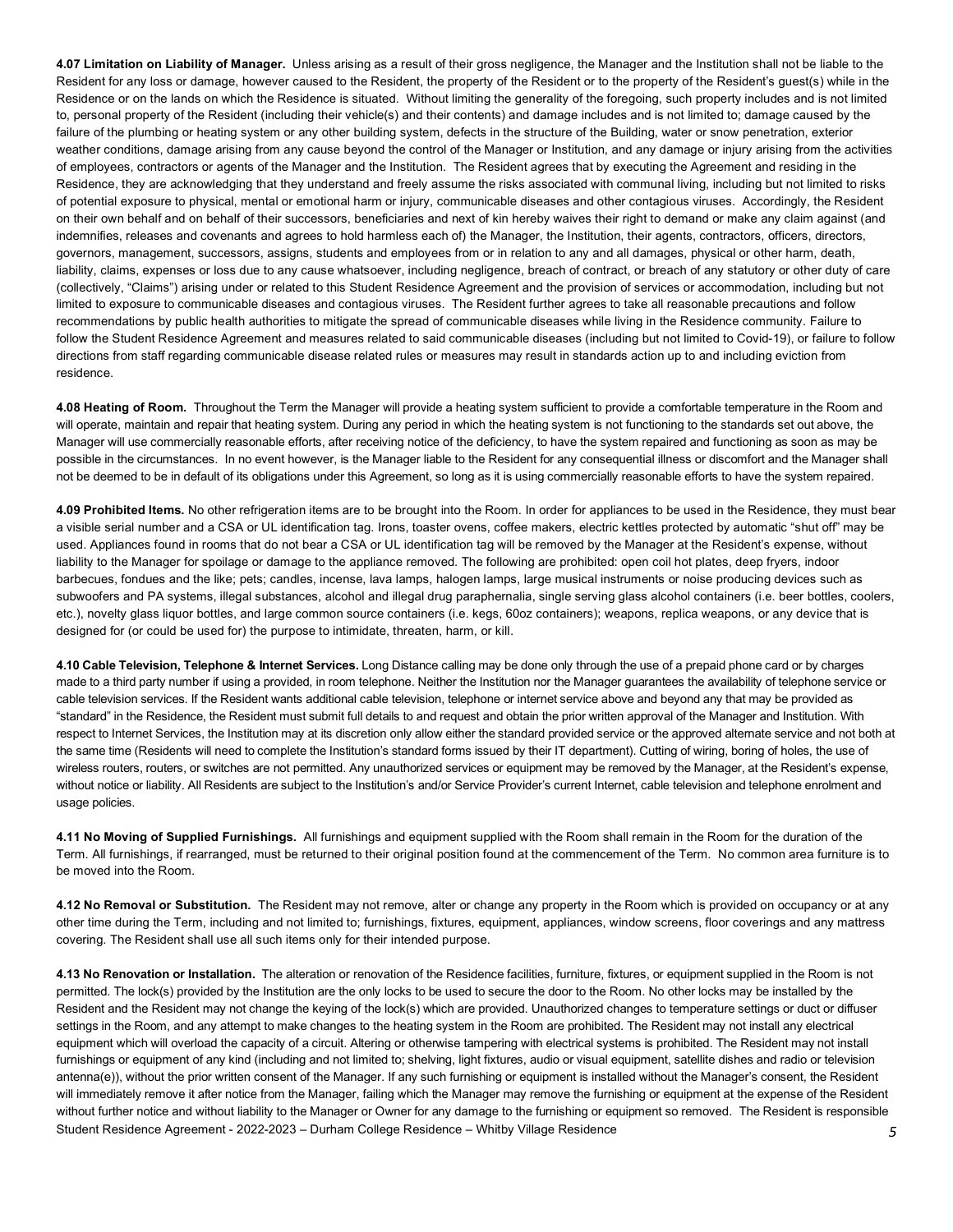to pay the costs of repairing all damage to the Room or Residence caused by the installation and removal of any furnishing or equipment installed by the Resident, whether installed with or without the Manager's consent. The Resident also is liable for any damage to property of others and for any injury to or death of any person caused by the installation, existence or removal of any furnishing or equipment installed by the Resident, whether installed with or without the Manager's consent.

 **4.14 Decorations.** The only acceptable form of affixing items to walls is the use of white sticky tack. Spikes, hooks, screws, tacks or nails or any permanent adhesion type tape shall not be put into or on the walls or woodwork, ceilings, furnishings, doors or windows of any part of the Residence. Residents may not decorate the outside of their room door unless for special occasions approved by the Manager. Strings of indoor lights should not be in direct contact with any flammable materials and should not be left on while the room is unattended. The only acceptable form of affixing items to walls is the use of white sticky tack or 3M Command Strips.

 **4.15 Parking.** Residents must park vehicles in designated spaces only, as allotted by the Institution. The Resident shall affix to each vehicle's windshield such decal, label or other distinguishing marker as the Institution directs for identification. Residents parking cars or other motor vehicles in unauthorized areas without the payment of fees or without a formal written Agreement with the Institution may be charged with trespassing and, in addition, the vehicle may be removed at the Resident's expense without notice and without any liability by the Institution or the Manager for damages of any kind. Residents may not bring onto the Residence property any unlicensed or uninsured motor vehicle. If any vehicle become uninsured or has its license expire while parked on the Residence property, it must be removed by the Resident, failing which, after notice, the Institution may remove the vehicle at the Resident's expense, without any liability by the Institution or the Manager for damages of any kind. Bicycles must be stored or kept only in such locations that may be designated by the Manager. All vehicles and bicycles and their contents, if any, are brought onto the Residence property at the sole risk of the vehicle or bicycle's owner.

## **5. ROLE OF THE PRIMARY AND SECONDARY CONTACTS**

 **5.01 Primary and Secondary Contact(s).** The Resident, in executing this Agreement, is required to identify a "Primary Contact" and a "Secondary Contact". It is strongly recommended that these contacts are parents or legal guardians of the Resident. The Primary Contact serves as the individual that is contacted by the Manager if concerns or problems arise with the Resident, as detailed in **section 5.02** below. If the Primary Contact is not available, the Secondary Contact will be contacted.

 **5.02 Consent to Contact Primary and Secondary Contact(s).** In most circumstances, Residents will be treated without reference to their parents, guardians or primary/secondary contacts (i.e. student conduct situations). However, the Manager or the Institution may contact the Primary or Secondary Contact at any time and for any purpose, including, without limitation, to advise them of (i) any accident or injury to the Resident, (ii) overdue financial payments, (iii) withdrawal of this Agreement, and/or (iv) any situation where the Resident may cause harm to themselves or to another.

#### **6. FREEDOM OF INFORMATION**

 **6.01 Freedom of Information.** "I consent to the Manager and the Institution collecting and disclosing to each other personal information about me concerning any misconduct or alleged misconduct by me, or any misconduct of others reported or witnessed by me, for the purpose of the Manager and the Institution using that personal information to administer their respective rules of conduct and disciplinary proceedings. Such information includes, and is not limited to, my grades in school, my academic status, any alleged misconduct by me, my response to such an allegation, the substance and status of any disciplinary proceedings and the penalty, if any, imposed. Personal information includes, and is not limited to the Institution confirming to the Manager, my status as a full- time student, academic status, federal loan status, and provincial loan status for the purpose of room allocation. Personal information also includes, but is not limited to access my official college identification number and photograph in order to verify my identity for the facilitation of services and for investigations that are being conducted by the Manager or the Institution." For the purposes of this consent, the Manager and the Institution include their officers, employees and security contractors who have a reasonable interest in receiving the personal information.

 **6.02 Activity Waiver.** On an on-going basis, the Institution and/or the Manager arranges a number of social, sporting and other activities for residents of the Residence, both in the Residence building and at other on-campus and off-campus locations (individually, an "Activity" and collectively, the "Activities"). Activities may have inherent risks associated with participation in them. Participation in all Activities is completely voluntary and the Resident may elect not to participate in any Activity. The Resident specifically acknowledges that in the event that the Resident elects to participate in any Activity, (i) the Resident is warned that participation in the Activity may involve certain inherent risks, including, without limitation, risks of physical injury, (ii) the Resident has voluntarily elected to participate in the Activity notwithstanding those risks. The Resident acknowledges and assumes all risks of personal injury and all other hazards (i) arising from or related in any way to participation in an Activity, (ii) arising or resulting from any cause whatsoever (including risks inherent in the Activity and negligence), and (iii) whether occurring prior to, during or after the Activity and the Resident agrees that the Institution and the Manager and each of their respective officers, directors, shareholders, employees and agents (as applicable) are expressly released and forever discharged by the Resident from all claims of any nature or kind whatsoever (i) arising from or relating to the Resident's participation in an Activity, (ii) arising or resulting from any cause whatsoever (including risks inherent in the Activity and negligence), and (iii) whether occurring prior to, during or after the Activity.

 **6.03 Photograph Waiver.** The Resident grants permission to the Institution and/or the Manager to use photographs or videotapes taken of the Resident in or about the Residence for use (i) in advertising, direct mail, brochures, newsletters and magazines relating to the Institution, the Manager or the Residence, (iii) in electronic versions of the same publications or on websites or other electronic form or media relating to the Institution, the Manager or the Residence, and (iii) on display boards within the Residence or the Institution, all without notification. The Resident waives any right to inspect or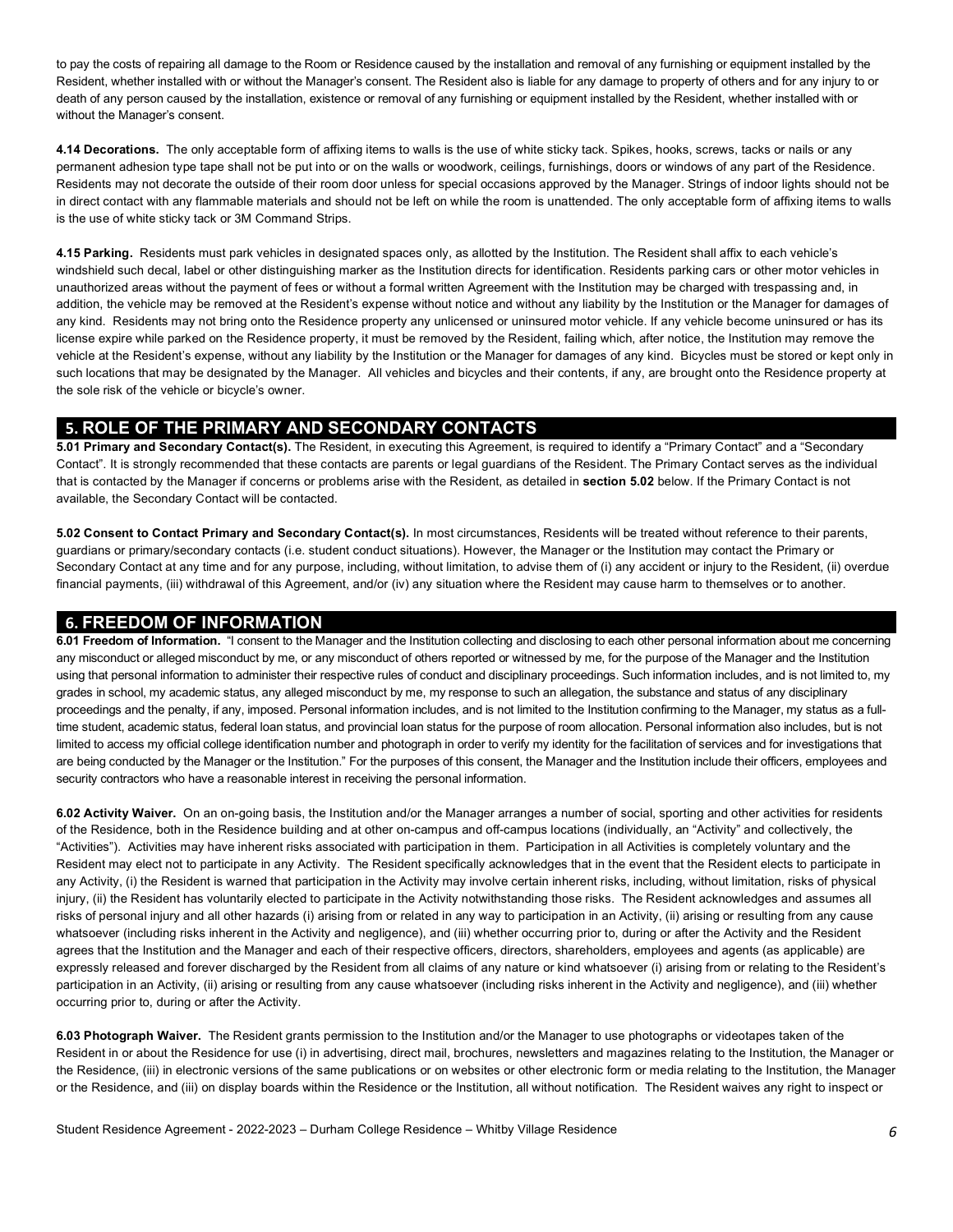approve any finished photograph or videotape or any electronic matter that may be used in conjunction with a photograph or videotape now or in the future and waives any right to royalties or other compensation arising from or related to the use of any such photograph, videotape or electronic matter.

### **7. RULES AND REGULATIONS**

 responsibilities, and privileges of Residents as well as the residence conduct process. Each Resident is responsible for reading, understanding, and adhering to the terms outlined within the RCLS. The Manager and the Institution may amend the terms of the RCLS from time to time and may post the amendments in the Residence. Failure to abide by the RCLS may result in eviction from Residence and withdrawal of this Agreement as per the violations and sanctions outlined in the RCLS, and as stated in **section 8.01(d)**. The RCLS can be found online at: **[www.durhamresidence.ca.](www.durhamresidence.ca) 7.01 Residence Community Living Standards.** The Residence Community Living Standards ("RCLS") forms a part of this Agreement. It details the rights,

 **7.02 Institution Standards.** Residents are also responsible for reading, understanding and adhering to the academic and non-academic policies and procedures that have been established by the Institution, including the Code of Conduct and its penalties.

#### **8. WITHDRAWAL AND CANCELLATION**

 **8.01 Withdrawal by the Manager.** This Agreement may be terminated by the Manager if: (a) the Resident fails to check into their assigned Room within five (5) days of the first day of the Semester Term; (b) the Resident abandons their Room as detailed in **section 8.03** of this Agreement; (c) the Resident decides not to accept the Room they were assigned, or any alternate rooms offered to them during the course of this Agreement; or (d) the Resident violates any of the terms of this Agreement, including violations of the Residence Community Living Standards or Institution Standards. Written Notice of Withdrawal of Residency will be delivered to the Resident, and if necessary, the Manager may notify the Primary or Secondary Contact by phone or e-mail of the withdrawal of the Resident's residency. If the Resident is unavailable to receive service of the notice in person, then delivery of the notice to the Resident's Room shall be deemed proper service and delivery. The Resident will be allowed 24 hours from the date and time of delivery of the Notice of Withdrawal of Residency to fully vacate and remove all personal belongings from the Residence.

 **8.02 Cancellation or Withdrawal by the Resident.** Cancellations occur prior to the Resident occupying the Room. If the Resident wishes to cancel this Agreement or their residence application, the Resident must cancel their application in their My Housing Portal account notify the Manager in writing via the online residence cancellation process prior to occupying the Room. Withdrawals occur after the Resident has occupied the Room. If the Resident wishes to withdraw from Residence, the Resident must complete a Residence Withdrawal Form and return it to the Manager within 5 business days of the anticipated departure date. Please note that the Residence operates independently from the Institution and if the Resident cancels their application or enrolment at the Institution, they will also need to cancel their Residence application. Refunds will be issued by the Manager as detailed in **section 8.06**.

 **8.03 Abandonment.** If the Resident vacates the Room for a period greater than 15 days prior to the expiry of the Term without the Manager's prior Agreement, the Room will be deemed abandoned by the Resident. In that event, the Manager may (i) repossess the Room without liability to the Manager, and (ii) enter into an Agreement for the occupancy of the Room with a third party.

 **8.04 Withdrawal Procedures.** Upon the withdrawal of the privileges of this Agreement, the Resident shall vacate the Room within the time frame given, and deliver to the Manager vacant possession of the Room together with all of the furnishings, fixtures, and appliances of the Residence, and the furnishings and fixtures shall be in good condition, with reasonable wear and tear excepted. The Resident will follow the Move-out Procedures explained in **section 3.02** of this Agreement and all additional directions communicated by the Manager.

 **8.05 Failure to Vacate.** If the Resident does not vacate the Residence on the expiry or early withdrawal of this Agreement, (i) the Resident is liable for any financial loss sustained or incurred by the Institution, the Manager, and (ii) the Manager may remove the property of the Resident from the Room (whether or not the Resident is present at the time), and place the property in temporary storage in a location in the Residence of the Manager's choice, at the Resident's expense, without notice to the Resident and without liability to the Manager for any damage to or loss of the Resident's property.

 **8.06 Refund Procedures.** Upon the withdrawal of this Agreement or residence application by the Resident, as detailed in section 8.02, the Residence may be entitled to a partial refund of Residence Fees, without interest, within ten (10) weeks of the Resident vacating the Residence or cancelling their residence application. The refund will be in the form of a cheque mailed to the Resident's permanent address on file in the Resident's name only. If a student requires a cheque to be reissued as a result of the resident not providing an updated address prior to vacating residence and/or cancelling their residence application, a charge of \$50 will be applied. Refunds are issued based on the following:

#### **8.06 (a) Academic Year (and Fall only) Applications/Agreements (Detailed in Table 4)**

- (i) If the Resident's My Housing Portal cancellation request is received by the Residence Manager on or before **July 1 (Deadline 1)**, whether the Resident has been accepted into Residence or not, the Resident will receive a full refund of any Residence Fees paid to date.
- request after **July 1 (Deadline 1)** but on or before **August 1 (Deadline 2)**, then the Resident will be charged **a cancellation fee of \$500**. (ii) If the Resident has been accepted into Residence and the Residence Manager receives the Resident's My Housing Portal cancellation
- (iii) If the Resident is on the wait list and a space becomes available after **July 1 (Deadline 1)**, the Resident will be offered a space in Residence and asked to confirm the status of the Resident's Residence acceptance within 24 hours. After confirmation to the Residence, all regular cancellation policies and payment deadlines apply.
- request after **August 1 (Deadline 2)**, but on or before the first day of the Term **(Deadline 3)**, then the Resident will be charged a late (iv) If the Resident has been accepted into Residence and the Residence Manager receives the Resident's My Housing Portal cancellation

Student Residence Agreement - 2022-2023 – Durham College Residence – Whitby Village Residence *7*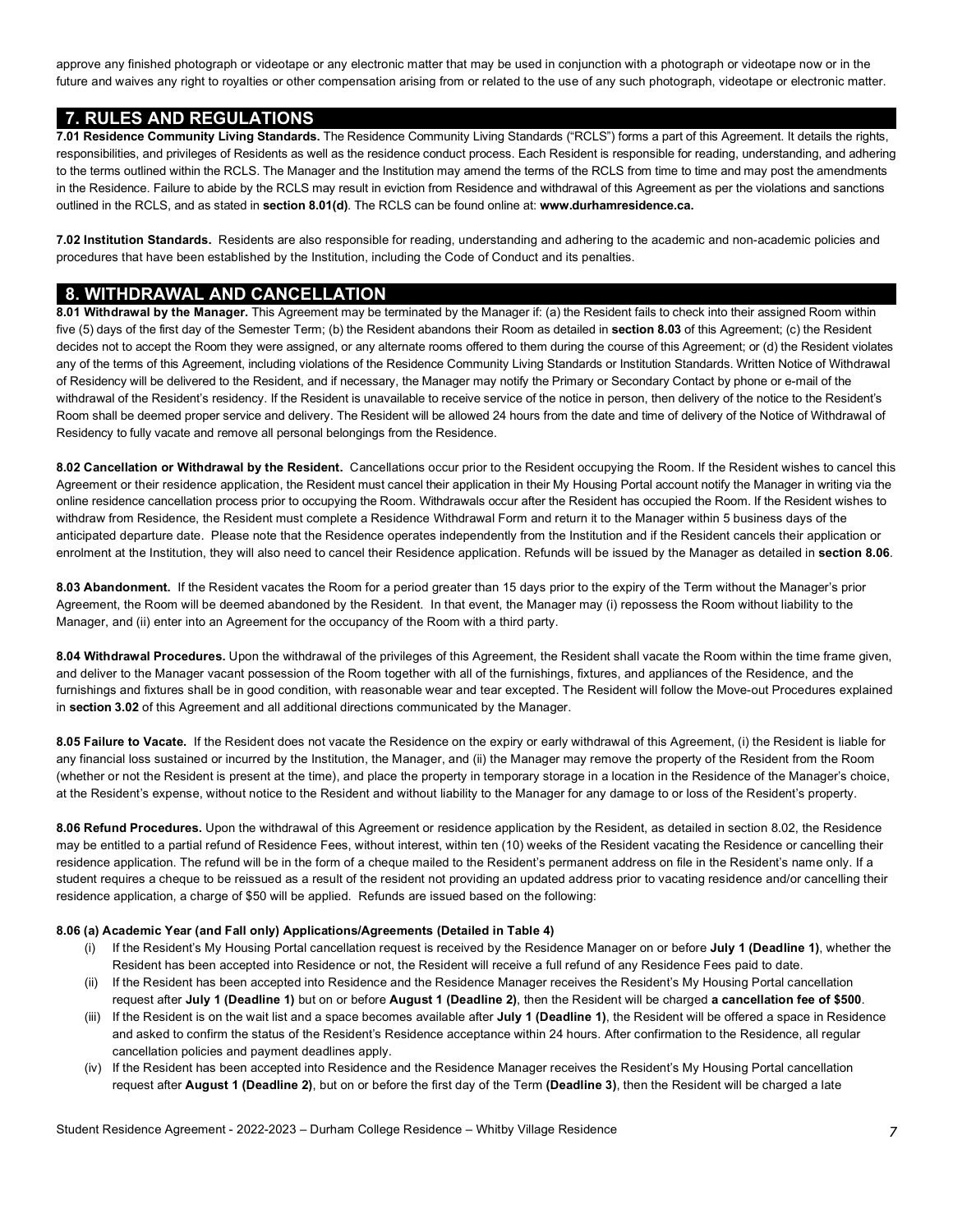cancellation fee. The cancellation fee will be equivalent to **30 days** of Residence Fees. Any Residence Fees paid will be refunded less any damages, charges or money owing to the Residence.

- **November 15 (Deadline 4)**, then the Resident will be charged for **each day they occupy a Residence room plus a cancellation fee**. The Resident must complete all Move-out Procedures detailed in **section 3.02** before cancellation fees and refunds will be assessed and issued. The cancellation fee will be equivalent to **60 days** of Residence Fees. The cancellation fee will not exceed the Agreement end date ("Move-Out Day") or as Customized by the Manager section, detailed in Table 1. Any Residence Fees paid will be refunded less any damages, charges or money owing to the Residence. (v) If the Residence Manager receives the Resident's written cancellation request after the first day of the Term **(Deadline 3)** and on or before
- (vi) If the Residence Manager receives the Resident's written cancellation request after **November 15 (Deadline 5)**, then the Resident will be charged for **each day they occupy a Residence room plus a cancellation fee**. The Resident must complete all Move-out Procedures detailed in **section 3.02** before cancellation fees and refunds will be assessed and issued. The cancellation fee will be equivalent to **90 days**  of Residence Fees. The cancellation fee will not exceed the Agreement end date ("Move-Out Day") or as Customized by the Manager section, detailed in Table 1. Any Residence Fees paid will be refunded less any damages, charges or money owing to the Residence.

#### **8.06 (b) Winter Applications/Agreements (Detailed in Table 4)**

- (i) If the Resident's My Housing Portal cancellation request is received by the Residence Manager on or before **Deadline 1**, whether the Resident has been accepted into Residence or not, the Resident will receive a full refund of any Residence Fees paid to date.
- (ii) If the Resident is on the wait list and a space becomes available, the Resident will be offered a space in Residence and asked to confirm the status of the Resident's Residence acceptance within 24 hours. After confirmation to the Residence, all regular cancellation policies and payment deadlines apply.
- request after **Deadline 1**, but on or before the first day of the Term **(Deadline 2)**, then the Resident will be charged a late cancellation fee. The cancellation fee will be equivalent to **30 days** of Residence Fees. The cancellation fee will not exceed the Agreement end date ("Move-Out Day") or as Customized by the Manager section, detailed in Table 1. Any Residence Fees paid will be refunded less any damages, charges or money owing to the Residence. (iii) If the Resident has been accepted into Residence and the Residence Manager receives the Resident's My Housing Portal cancellation
- (iv) If the Resident has been accepted into Residence and the Residence Manager receives the Resident's written cancellation request after the The cancellation fee will be equivalent to **60 days** of Residence Fees. The cancellation fee will not exceed the Agreement end date ("Move-Out Day") or as Customized by the Manager section, detailed in Table 1. Any Residence Fees paid will be refunded less any damages, charges or money owing to the Residence. first day of the term **(Deadline 3)** then the Resident will be charged for **each day they occupy a Residence room plus a cancellation fee**.

| <b>TABLE 4: Refunds, Cancellation Fees, and Deadlines</b><br>Late applicants will be subject to the same cancellation deadlines outlined below. The cancellation date is the date the student vacates the Residence. |             |                                   |                                                                                                                     |                                                                                                                                   |                                                                                                                                      |                                                                                                                                      |  |  |
|----------------------------------------------------------------------------------------------------------------------------------------------------------------------------------------------------------------------|-------------|-----------------------------------|---------------------------------------------------------------------------------------------------------------------|-----------------------------------------------------------------------------------------------------------------------------------|--------------------------------------------------------------------------------------------------------------------------------------|--------------------------------------------------------------------------------------------------------------------------------------|--|--|
| <b>Terms</b>                                                                                                                                                                                                         |             | Deadline 1                        | Deadline 2                                                                                                          | Deadline 3                                                                                                                        | Deadline 4                                                                                                                           | Deadline 5                                                                                                                           |  |  |
| <b>Academic Year</b><br><b>Application &amp;</b><br><b>Agreements</b>                                                                                                                                                | <b>Date</b> | On or before July 1               | After July 1<br>On or before<br>August 1                                                                            | After August 1<br>On or before Move-In<br>Day                                                                                     | After Move-In Day<br>On or before<br>November 15                                                                                     | After November 15                                                                                                                    |  |  |
|                                                                                                                                                                                                                      | Fee         | Full refund of<br>Residence Fees. | Residence Fees<br>refunded less<br>Cancellation Fee of<br>\$500.                                                    | <b>Residence Fees</b><br>refunded less<br><b>Cancellation Fee</b><br>equivalent to 30 days<br>of Residence Fees.                  | Charged for each<br>day they occupy a<br>Residence room<br>plus a cancellation<br>fee equivalent to 60<br>days of Residence<br>Fees. | Charged for each<br>day they occupy a<br>Residence room<br>plus a cancellation<br>fee equivalent to 90<br>days of Residence<br>Fees. |  |  |
|                                                                                                                                                                                                                      |             |                                   |                                                                                                                     |                                                                                                                                   |                                                                                                                                      |                                                                                                                                      |  |  |
| <b>Winter Applications &amp;</b><br><b>Agreements</b>                                                                                                                                                                | <b>Date</b> | On or before<br>December 1        | After December 1<br>On or before Move-<br>In Day                                                                    | After Move-In Day                                                                                                                 |                                                                                                                                      |                                                                                                                                      |  |  |
|                                                                                                                                                                                                                      | Fee         | Full refund of<br>Residence Fees. | <b>Residence Fees</b><br>refunded less<br><b>Cancellation Fee</b><br>equivalent to 30<br>days of Residence<br>Fees. | Charged for each day<br>they occupy a<br>Residence room plus<br>a cancellation fee<br>equivalent to 60 days<br>of Residence Fees. |                                                                                                                                      |                                                                                                                                      |  |  |

 **Note: this table does not apply to students on a waitlist for residence.** 

Student Residence Agreement - 2022-2023 – Durham College Residence – Whitby Village Residence *8*